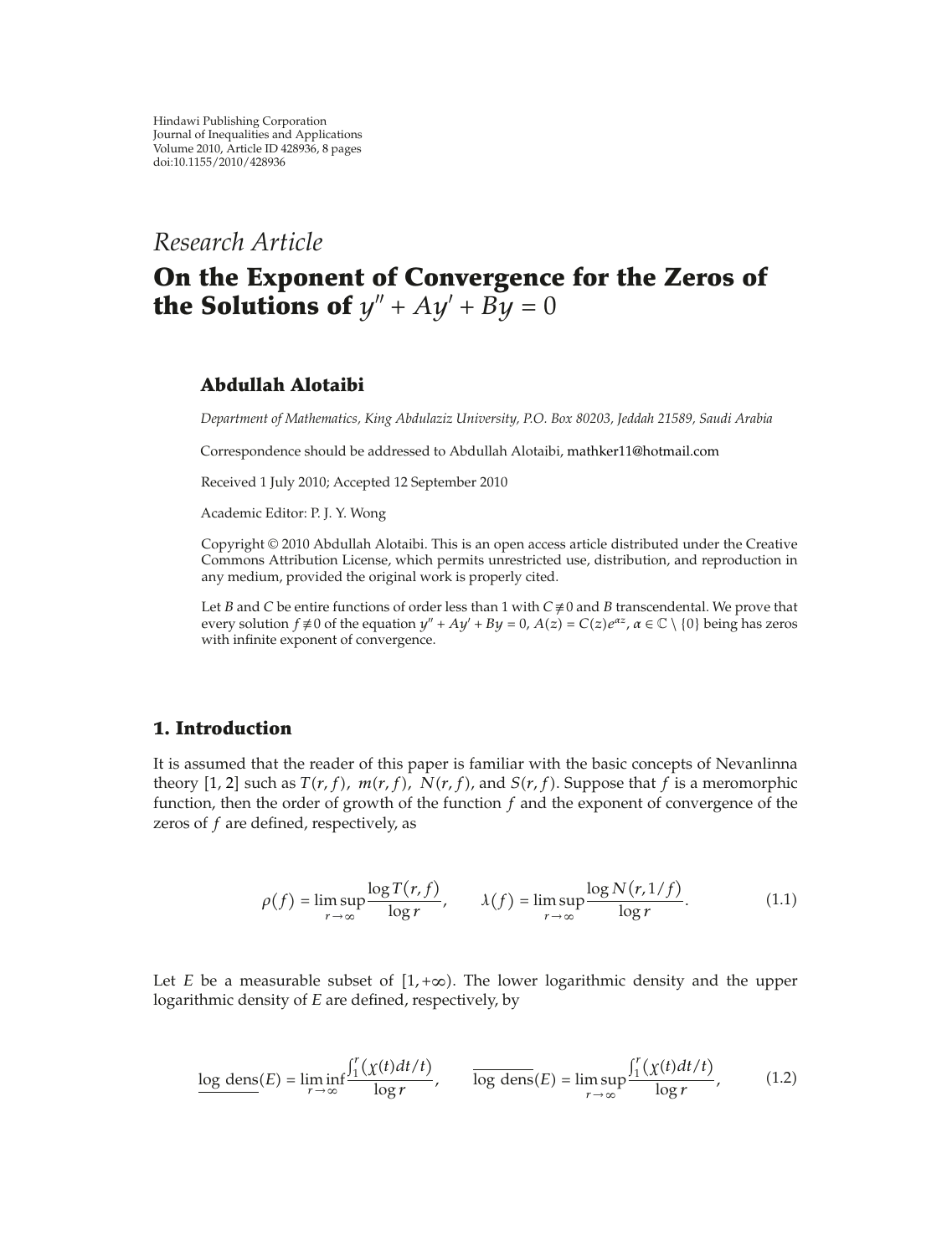where  $\gamma(t)$  is the characteristic function of *E* defined as

$$
\chi(t) = \begin{cases} 1, & \text{if } t \in E, \\ 0, & \text{if } t \notin E. \end{cases}
$$
 (1.3)

Now let us recall some of the previous results on the linear differential equation

$$
y'' + e^{-z}y' + B(z)y = 0,
$$
\n(1.4)

where  $B(z)$  is an entire function of finite order, When  $B(z)$  is polynomial, many authors [3–6] have studied the properties of the solutions of  $(1.4)$ . If  $B(z)$  is a transcendental entire function with  $\rho(B) \neq 1$ , Gundersen [7] proved that every nontrivial solution of (1.4) has infinite order of growth. In [8], Wang and Laine considered the nonhomogeneous equation of type

$$
y'' + A_1(z)e^{az}y' + A_0(z)e^{bz}y = H(z),
$$
\n(1.5)

where  $A_0(z)$ ,  $A_1(z)$ ,  $H(z)$  are entire functions of order less than one and *a*, *b* are complex numbers. In fact, they have proved the following theorem.

**Theorem 1.1.** *Suppose that*  $A_0 \neq 0$ ,  $A_1 \neq 0$ , *H* are entire functions of order less than one, and *suppose that*  $a, b \in \mathbb{C}$  *with*  $ab \neq 0$  *and*  $a \neq b$ *. Then every nontrivial solution of* (1.5) *is of infinite order.*

**Corollary 1.2.** *Suppose that*  $B(z) = h(z)e^{bz}$ *, where h is a nonvanishing entire function with*  $\rho(h)$  < 1 and *b* ∈  $\mathbb C$  *with b* ≠ 0, −1. Then every nontrivial solution of (1.4) is of infinite order.

## **2. Results**

We observe that all the above results concern the order of growth only. In this paper, we are going to prove the following theorem which concerns the exponent of convergence.

**Theorem 2.1.** Let *B* and *C* be entire functions of order less than 1 with  $C \neq 0$  and *B* being *transcendental. Then every solution*  $f \not\equiv 0$  *of the equation* 

$$
y'' + Ay' + By = 0,
$$
  
\n
$$
A(z) = C(z)e^{\alpha z}, \quad \alpha \in \mathbb{C} \setminus \{0\},
$$
\n(2.1)

*has zeros with infinite exponent of convergence.*

The hypothesis that  $B$  is transcendental is not redundant since Frei [4] has shown that

$$
y'' + e^{-z}y' + Ky = 0 \tag{2.2}
$$

has solutions of finite order, for certain constants *K*.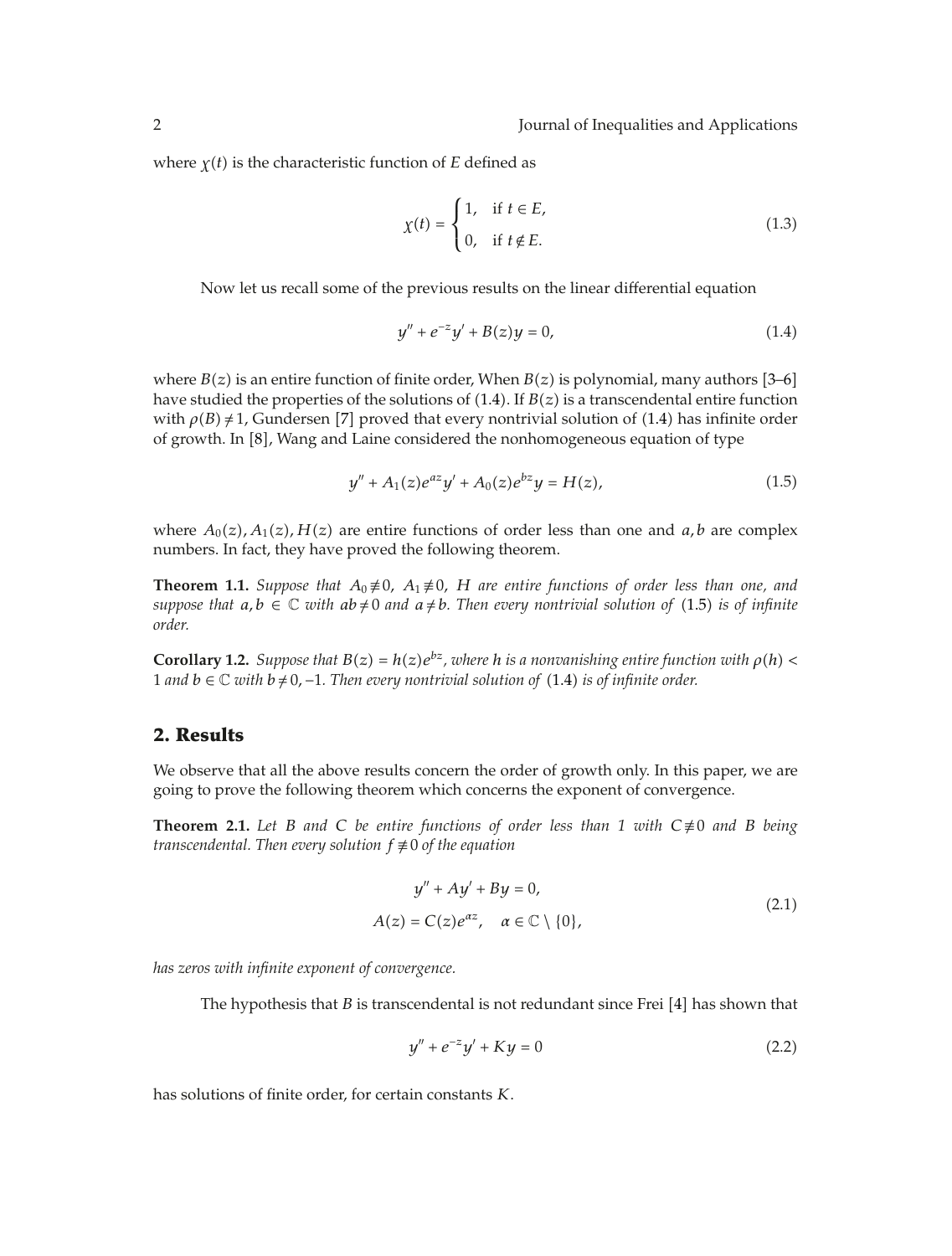Journal of Inequalities and Applications 3

We notice that Theorem 2.1 fails for  $\rho(B) \geq 1$ . For any entire function *D* the function  $f = e^D$  solves (2.1) with

$$
-B = \frac{f''}{f} + A\frac{f'}{f} = D'' + D^2 + AD.
$$
 (2.3)

### **3. Some Lemmas**

Throughout this paper we need the following lemmas. In 1965, Hayman  $[9]$  proved the following lemma.

**Lemma 3.1.** Let the function  $g$  be meromorphic of finite order  $\rho$  in the plane and let  $0 < \delta < 1$ . Then

$$
T(2r,g) \le C(\rho,\delta)T(r,g) \tag{3.1}
$$

*for all r outside a set E of upper logarithmic density δ, where the positive constant Cρ, δ depends only on ρ and δ.*

In 1962, Edrei and Fuchs [10] proved the following lemma.

**Lemma 3.2.** Let *g* be a meromorphic function in the complex plane and let  $I = I(r) \subseteq [0, 2\pi]$  have *measure*  $\mu = \mu(r)$ *. Then* 

$$
\frac{1}{2\pi} \int_{I} \log^{+} \left| g\left(re^{i\theta}\right) \right| \ d\theta \leq 22\mu \left(1 + \log^{+} \frac{1}{\mu}\right) T(2r, g). \tag{3.2}
$$

In 2007, Bergweiler and Langley [11] proved the following lemma.

**Lemma 3.3.** Let H be a transcendental entire function of order  $\rho < \infty$ . For large  $r > 0$  define  $\theta(r)$ *to be the length of the longest arc of the circle*  $|z| = r$  *on which*  $|H(z)| > 1$ *, with*  $\theta(r) = 2\pi$  *if the minimum modulus*  $m_0(r, H) = \min\{|H(z)| : |z| = r\}$  *satisfies*  $m_0(r, H) > 1$ . Then at least one of the *following is true:*

- (i) there exists a set  $F \subseteq [1, \infty)$  of positive upper logarithmic density such that  $m_0(r, H) > 1$ *for*  $r \in F$ *;*
- (ii) for each  $\tau \in (0,1)$  the set  $F_r = \{r : \theta(r) > 2\pi(1-\tau)\}\$  has lower logarithmic density at *least*  $(1 - 2\rho(1 - \tau))/\tau$ .

We deduce the following.

**Lemma 3.4.** Let  $0 < \epsilon < \pi/4$ , let N be a positive integer, and let  $G \subseteq [1, \infty)$  have logarithmic *density* 1*. Let F be a transcendental entire function such that* |*Fz*|≤|*z*| *<sup>N</sup> on a path γ tending to infinity and for all*  $z$  *with*  $|z| \in G$  *and*  $|\arg z| \leq \pi/2 - \epsilon$ . Then F has order at least  $\pi/(\pi + 2\epsilon)$ .

*Proof.* Assume that  $\rho(F) = \rho < \infty$  and choose a polynomial *P* of degree at most *N* − 1 such that

$$
H(z) = \frac{F(z) - P(z)}{2z^N}
$$
\n(3.3)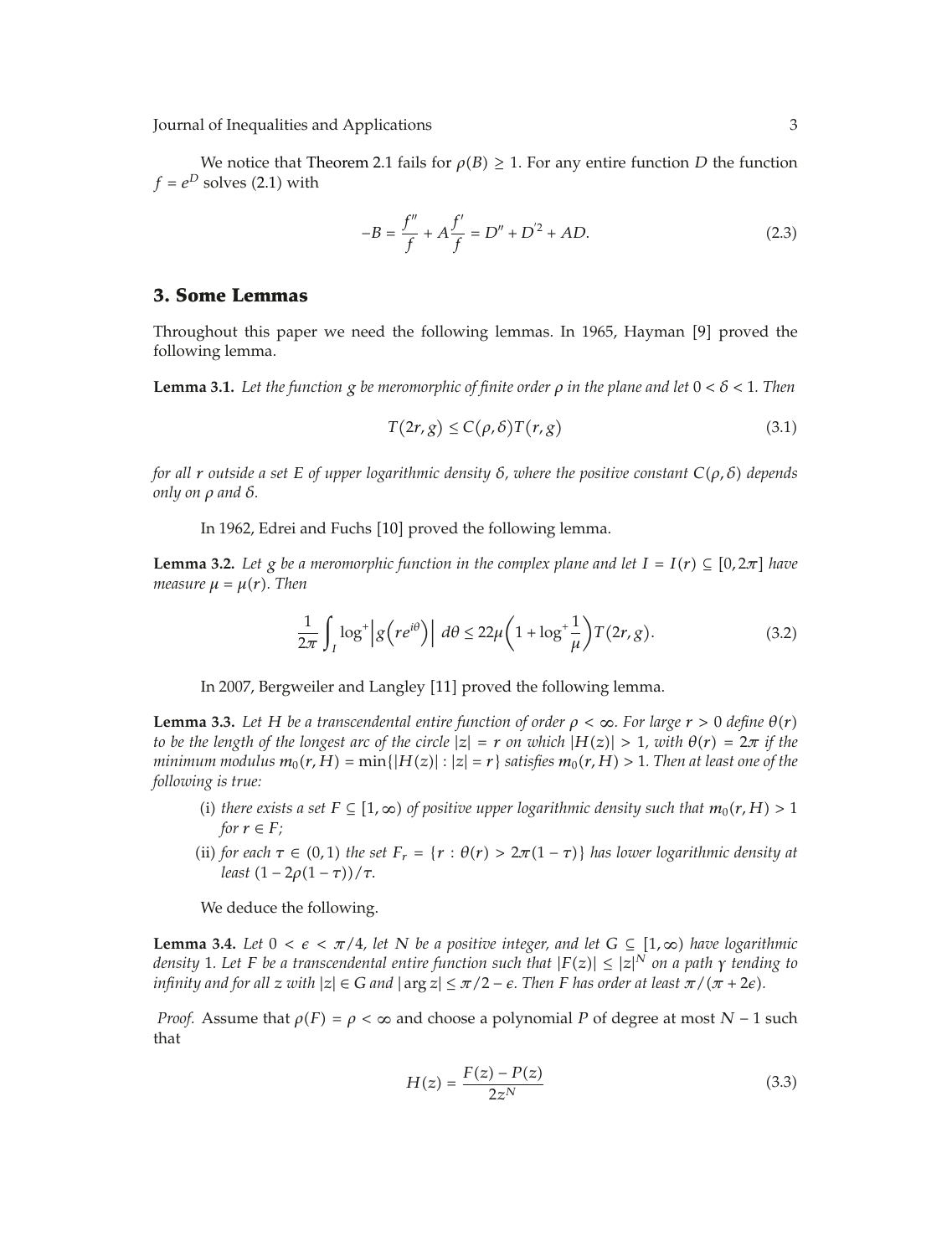is transcendental entire. Then we have  $|H(z)| \le 1$  for all  $z \in \gamma$  and for all  $z$  with  $|z| \in G$  and  $|\arg z| \leq \pi/2 - \epsilon$ . With the notation of Lemma 3.3, we see that  $m_0(r, H) \leq 1$  for all large *r*, and so we must have case (ii), as well as  $\theta(r) \leq \pi + 2\epsilon$  for  $r \in G$ . Define  $\tau$  by

$$
2\pi(1-\tau) = \pi + 2\epsilon.
$$
\n(3.4)

Since *G* has logarithmic density 1 this gives

$$
2\rho(1-\tau) \ge 1, \quad \rho \ge \frac{1}{2(1-\tau)} = \frac{\pi}{\pi + 2\epsilon}.
$$
 (3.5)

# **4. Proof of Theorem 2.1**

Let *A*, *B* and *C* be as in the hypotheses. We can assume that  $\alpha = 1$ . Suppose that *f* is a solution of (2.1) having zeros with finite exponent of convergence. Then we can write

$$
f = \Pi e^h,\tag{4.1}
$$

where  $\Pi$  and *h* are entire functions with  $\rho(\Pi) < \infty$ . We can assume that  $h' \neq 0$ , since if *h* is constant we can replace  $h(z)$  by  $h(z) + z$  and  $\Pi(z)$  by  $\Pi(z)e^{-z}$ . Using (2.1) and (4.1), we get

$$
\frac{\Pi''}{\Pi} + 2\frac{\Pi'}{\Pi}h' + h'' + h'^2 + A\left(\frac{\Pi'}{\Pi} + h'\right) + B = 0.
$$
 (4.2)

**Lemma 4.1.** *One has*  $\rho(h) \leq 1$ *.* 

*Proof.* Suppose that  $|h'(z)| \ge 1$ . Dividing (4.2) by  $h'$ , we get

$$
\left|h'(z)\right| \le \left|\frac{\Pi''(z)}{\Pi(z)}\right| + 2\left|\frac{\Pi'(z)}{\Pi(z)}\right| + \left|\frac{h''(z)}{h'(z)}\right| + |A(z)|\left(\left|\frac{\Pi'(z)}{\Pi(z)}\right| + 1\right) + |B(z)|.\tag{4.3}
$$

Hence, provided *r* lies outside a set of finite measure,

$$
T(r, h') = m(r, h') \le O(\log r) + T(r, A) + T(r, B) + o(T(r, h')), \qquad (4.4)
$$

and so, using the fact that *B* and *C* have order less than 1, we obtain

$$
T(r, h') = O(r). \tag{4.5}
$$

This holds outside a set  $E_0$  of finite measure and so for all large  $r$ , since we may take  $s \notin E_0$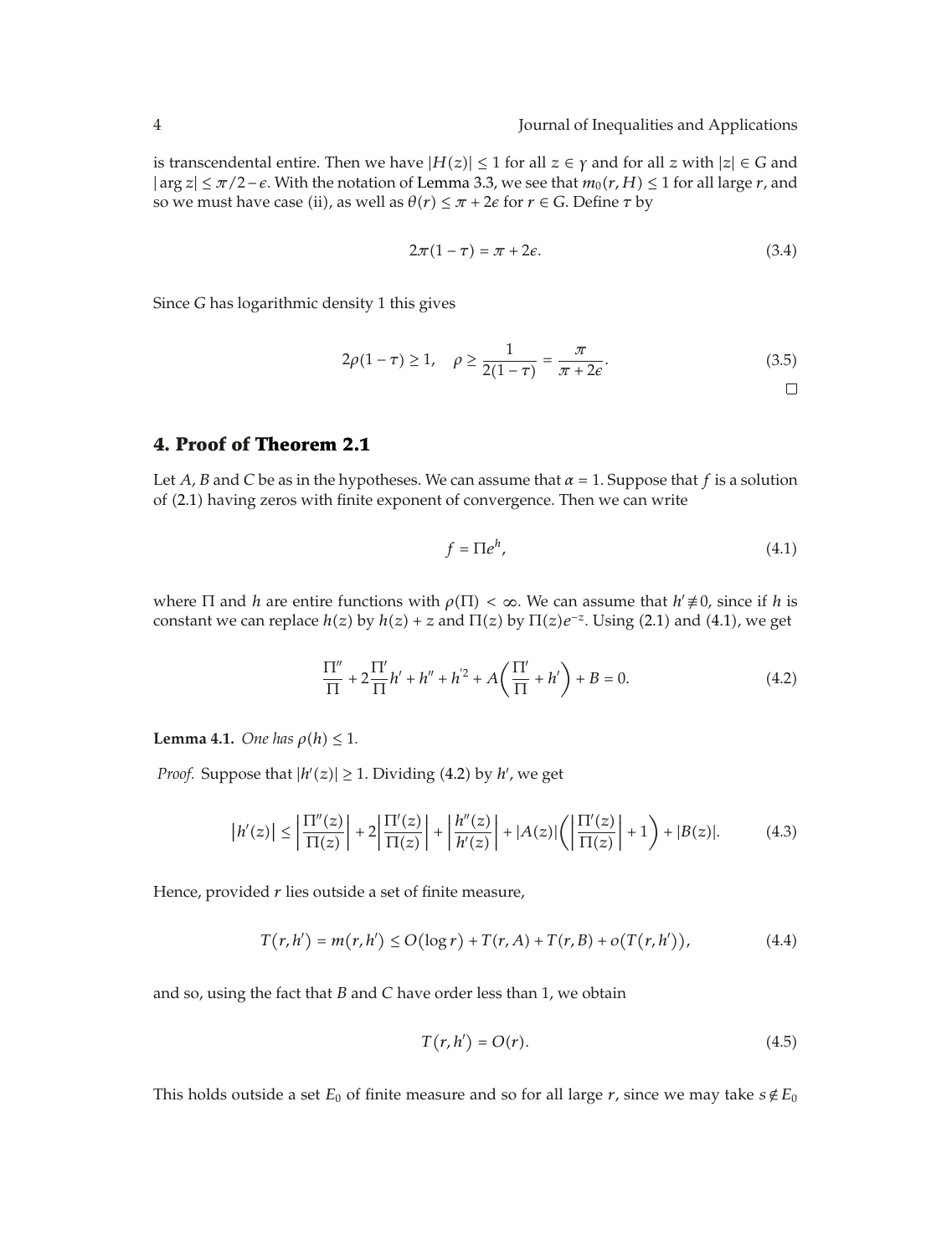Journal of Inequalities and Applications 5

with  $r \leq s \leq 2r$  so that

$$
T(r, h') \le T(s, h') = O(s) = O(r).
$$
 (4.6)

Lemma 4.1 is proved.

Let  $M_1, M_2, \ldots$  denote large positive constants. Choose  $\sigma$  with

$$
\max\{\rho(B), \rho(C)\} < \sigma < 1. \tag{4.7}
$$

There exists an  $R$ -set  $U$  [2, page 84] such that for all large  $z$  outside  $U$ , we have

$$
\left|\frac{\Pi''(z)}{\Pi(z)}\right| + \left|\frac{\Pi'(z)}{\Pi(z)}\right| + \left|\frac{h''(z)}{h'(z)}\right| \le |z|^{M_1},\tag{4.8}
$$

and using the Poisson-Jensen formula,

$$
\left|\log\left|\left|C(z)\right|\leq\left|z\right|^{\sigma}\right|\right.\tag{4.9}
$$

Moreover, there exists a set  $G \subseteq [1, \infty)$  of logarithmic density 1 such that for  $r \in G$  the circle  $|z| = r$  does not meet the *R*-set *U*.

**Lemma 4.2.** *The functions*  $h'$  *and*  $h' + A$  *are both transcendental.* 

*Proof.* Let  $\epsilon$  be small and positive and suppose that  $h'$  or  $h' + A$  is a polynomial. Let  $z$  be large with  $z \notin U$  and  $|\arg z - \pi| \leq \pi/2 - \epsilon$ . Since  $A(z)$  is small it follows from (4.2) and (4.8) that  $B(z) = O(|z|^{M_2})$ . Choose  $\theta$  with  $|\theta - \pi| < \epsilon$  such that the intersection of *U* with the ray *L* given by arg *z θ* is bounded. Applying Lemma 3.4 to the function *B*−*z*, with *γ* a subpath of *L*, gives  $\rho(B) \ge \pi/(\pi + 2\epsilon)$ , but  $\epsilon$  may be chosen arbitrarily small, and this contradicts (4.7).

The next step is to estimate  $h'$  in the right half-plane.

**Lemma 4.3.** Let N be a large positive integer and let  $0 < \epsilon < 1/2$ . Then for large  $z$  with

$$
\left|\arg z\right| \leq \frac{\pi}{2} - \epsilon, \quad z \notin U \tag{4.10}
$$

*one has, either*

$$
|h'(z)| \le |z|^N \tag{4.11}
$$

*or*

$$
|h'(z) + A(z)| \le |z|^N.
$$
 (4.12)

 $\Box$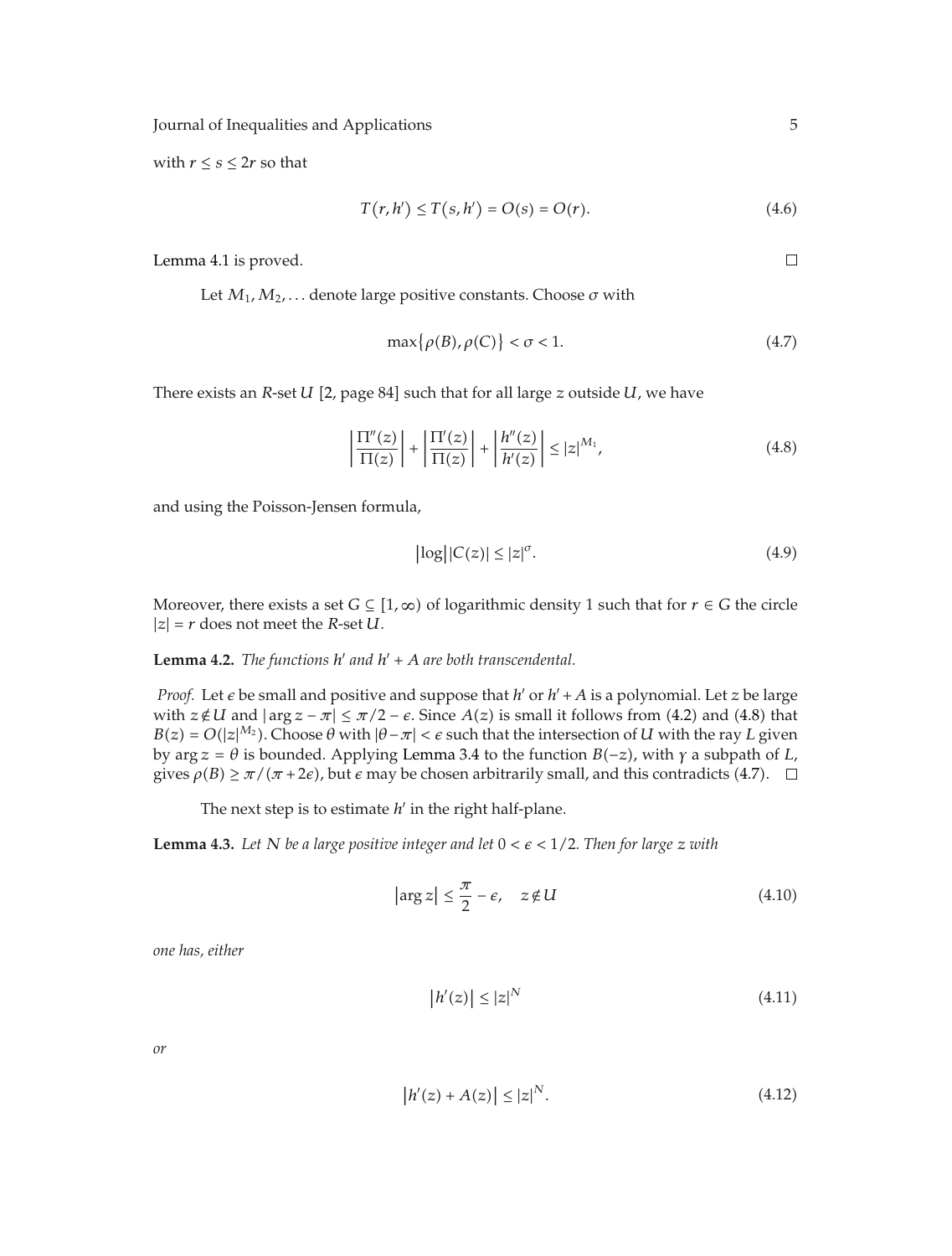*Proof.* Let *z* be large and satisfy  $(4.10)$ , and assume that  $(4.11)$  does not hold. Then  $(4.8)$ implies that

$$
\left|\frac{\Pi'(z)}{\Pi(z)} + h'(z)\right| \ge 1.
$$
\n(4.13)

Also,  $(4.7)$ , and  $(4.9)$  give

$$
\log|B(z)| \le |z|^{\sigma}, \quad \log|A(z)| \ge \text{Re}(z) - |z|^{\sigma} \ge \frac{|z|}{2} \cos\left(\frac{\pi}{2} - \epsilon\right) = c_1|z|. \tag{4.14}
$$

Here  $c_1, c_2, \ldots$  denote positive constants which may depend on  $\epsilon$  but not on  $z$ . Using (4.8),  $(4.12)$  and  $(4.14)$  we get, from  $(4.2)$ ,

$$
\log|h'(z)| \ge c_2|z|. \tag{4.15}
$$

Now divide (4.2) by  $h'(z)$ . We obtain, using (4.15),

$$
h'(z) + A(z) \left( 1 + \frac{O(|z|^{M_1})}{h'(z)} \right) + O(|z|^{M_1}) = 0
$$
\n(4.16)

which gives  $|h'(z)| \sim |A(z)|$  and (4.12). This proves Lemma 4.3.

**Lemma 4.4.** *Let N and e be as in Lemma 4.3. Choose*  $\theta_0 \in (-\pi/4, \pi/4)$  *such that the ray*  $\arg z = \theta_0$ *has bounded intersection with the R-set U. Let V be the union of the ray*  $\arg z = \theta_0$  *and the arcs*  $|z| = r$ ,  $r ∈ G$ ,  $|\arg z| ≤ π/2 − ε$ , where  $G ⊆ [1, ∞)$  is the set chosen following (4.9). Then one of *the following holds:*

- $(i)$  *one has*  $(4.11)$  *for all large*  $z$  *in*  $V$ *;*
- (ii) one has  $(4.12)$  for all large  $z$  *in*  $V$ *.*

*Proof.* This follows simply from continuity. For each large *z* in *V* we have (4.11) or (4.12), but we cannot have both because of  $(4.14)$ . This proves Lemma 4.4.  $\Box$ 

**Lemma 4.5.** *Let*  $0 < \epsilon < 1/2$ . *Then for large*  $z \notin U$  *with*  $|\arg z - \pi| \leq \pi/2 - \epsilon$ , one has

$$
\log^+|h'(z)| = O(|z|^\sigma), \qquad \log^+|h'(z) + A(z)| = O(|z|^\sigma). \tag{4.17}
$$

*Proof.* Let *z* be as in the hypotheses. Since  $A(z) = o(1)$  we only need to prove (4.17) for  $|h'(z)|$ . Assume that  $|h'(z)| \geq 1$ . Then dividing (4.2) by  $h'$  gives

$$
|h'(z)| \le |B(z)| + O(|z|^{M_1})
$$
\n(4.18)

by  $(4.8)$ , and so  $(4.17)$  follows using  $(4.7)$ . This proves Lemma 4.5.

 $\Box$ 

 $\Box$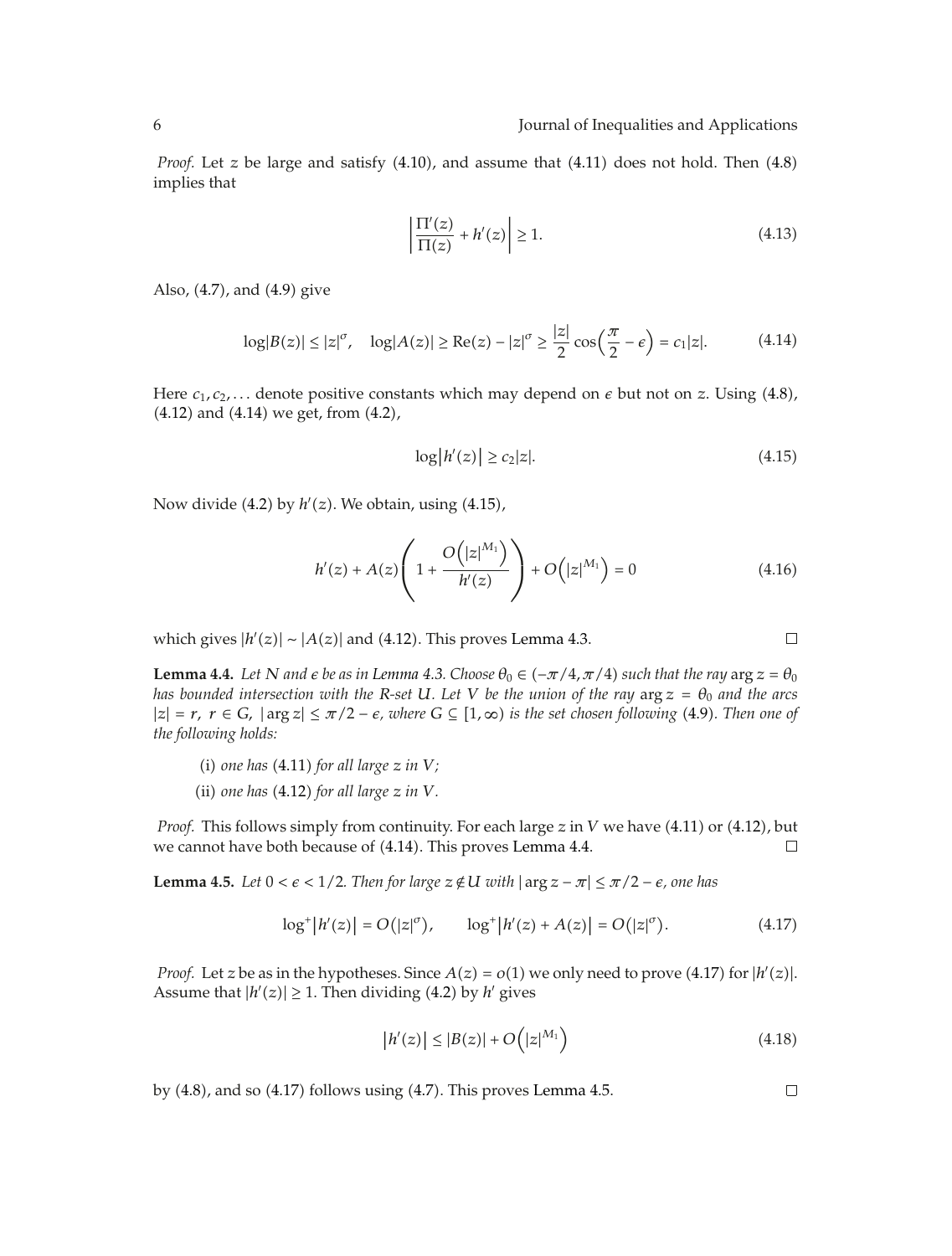Journal of Inequalities and Applications 7

**Lemma 4.6.** *If conclusion (i) of Lemma 4.4 holds then*  $\rho(h') < 1$ *, while if conclusion (ii) of Lemma 4.4 holds then*  $\rho(h' + A) < 1$ *.* 

*Proof.* Suppose that conclusion (i) of Lemma 4.4 holds. Choose  $\delta_1 > 0$  such that

$$
\sigma(1+\delta_1) < 1\tag{4.19}
$$

and let  $\delta > 0$  be small compared to  $\delta_1$ . Assume that  $\epsilon$  in Lemma 4.4 is small compared to  $\delta$ , in particular so small that

$$
88\epsilon \left(1 + \log \frac{1}{4\epsilon}\right) C(\rho(h), \delta) \le \frac{1}{2},\tag{4.20}
$$

where  $C(\rho(h), \delta)$  is the positive constant from Lemma 3.1. Let

$$
I(r) = \left[\frac{\pi}{2} - \epsilon, \frac{\pi}{2} + \epsilon\right] \cup \left[\frac{3\pi}{2} - \epsilon, \frac{3\pi}{2} + \epsilon\right],\tag{4.21}
$$

and let *E* be the exceptional set of Lemma 3.1, with  $g = h'$ . Then for large  $r \in G \setminus E$  we have, using 4.20 and Lemmas 3.1, 3.2, and 4.5,

$$
T(r, h') = m(r, h') \le O(r^{\sigma}) + O(\log r) + \frac{1}{2\pi} \int_{I(r)} \log^{+} |h'(re^{i\theta})| d\theta
$$
  
\n
$$
\le O(r^{\sigma}) + 88\varepsilon \left(1 + \log \frac{1}{4\varepsilon}\right) T(2r, h')
$$
  
\n
$$
\le O(r^{\sigma}) + 88\varepsilon \left(1 + \log \frac{1}{4\varepsilon}\right) C(\rho(h), \delta) T(r, h')
$$
  
\n
$$
\le O(r^{\sigma}) + \frac{1}{2} T(r, h').
$$
\n(4.22)

We then have

$$
T(r, h') = O(r^{\sigma})
$$
\n(4.23)

for large  $r \in G \setminus E$ . Now take any large  $r$ . Since *G* has logarithmic density 1, while *E* has upper logarithmic density at most *δ*, and since *δ/δ*<sup>1</sup> is small, there exists *s* with

$$
r \leq s \leq r^{1+\delta_1}, \quad s \in G \setminus E, \quad T(r, h') \leq T(s, h') = O(s^{\sigma}) = O\Big(r^{\sigma(1+\delta_1)}\Big), \tag{4.24}
$$

which proves Lemma 4.6 in this case. The alternative case, in which we have conclusion (ii)  $\Box$ in Lemma 4.4, is proved the same way, using  $h' + A$  in place of  $h'$ .